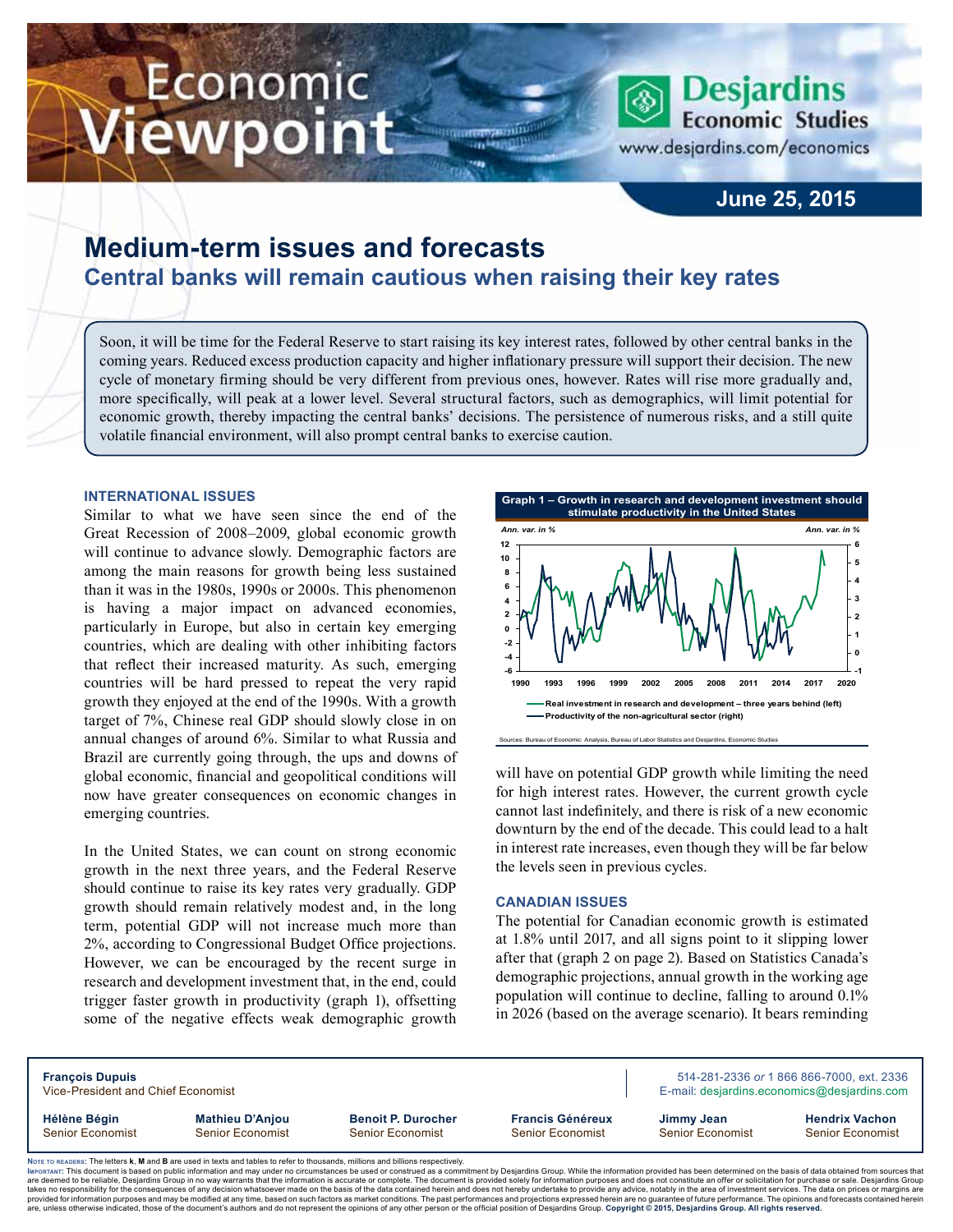



that annual growth in the working age population was around 1% in 2010. Under these conditions, it would be surprising for Canadian economic growth to significantly exceed the 2% mark in the next few years. On average, an annual gain in real GDP of 1.7% is therefore forecast for 2015 to 2019.

In light of the relatively modest outlook on growth, overall income in Canada will see more limited growth. This heightens worries about the high debt loads of Canadian households. The volume of Canadian debt could even prompt the Bank of Canada to cautiously proceed with monetary firming in the coming years, out of fear of exposing too many households to financial difficulties.

Boosted by a Canadian dollar remaining well below parity with the greenback, the manufacturing sector should continue to recover in the coming years, making a significant contribution to economic growth in Ontario and Quebec. With a strongly booming housing market in Ontario in recent years, there is a risk that some kind of correction will materialize in the medium term. The most likely scenario still involves a gradual normalization of the Ontario real estate market.

In Quebec, the fragile financial situation of households and unfavourable demographic trends will continue to be drag on the economy and employment. It will therefore be difficult for Quebec to see real GDP grow beyond 1.5% for the next years. Quebec will see the majority of its labour force, i.e. the population aged 15 to 64, begin to diminish in 2016. Consequently, potential GDP growth will slow to around 1.25% by 2019.

Precarious public finances in Quebec also risk affecting the economy for several years. The return to a balanced budget in 2015–2016 is only a first step, given the province's high debt. The provincial government must exercise strict control over its expenses in the short and medium terms, and continue making reforms, including some that could support the economy in the longer term.

### **Table 1 United States: medium-term major economic and financial indicators**

|                                  | <b>Annual average</b> |       |       |       |       |       | Average |           |            |
|----------------------------------|-----------------------|-------|-------|-------|-------|-------|---------|-----------|------------|
| In % (except if indicated)       | 2013                  | 2014  | 2015f | 2016f | 2017f | 2018f | 2019f   | 2007-2014 | 2015-2019f |
| Real GDP (var. in %)             | 2.2                   | 2.4   | 2.4   | 3.0   | 2.9   | 2.5   | 2.0     | 1.2       | 2.6        |
| Total inflation rate (var. in %) | 1.5                   | 1.6   | 0.4   | 2.3   | 2.0   | 2.0   | 1.6     | 2.0       | 1.7        |
| Unemployment rate                | 7.4                   | 6.2   | 5.5   | 5.2   | 4.9   | 4.7   | 4.7     | 7.5       | 5.0        |
| S&P 500 index (var. in %)*       | 29.6                  | 11.4  | 6.9   | 5.9   | 5.0   | 5.0   | 0.0     | 7.0       | 4.6        |
| Federal funds rate               | 0.25                  | 0.25  | 0.35  | 1.10  | 1.85  | 2.50  | 2.80    | 1.08      | 1.72       |
| Prime rate                       | 3.25                  | 3.25  | 3.35  | 4.10  | 4.85  | 5.50  | 5.80    | 4.08      | 4.72       |
| Treasury bills-3-month           | 0.06                  | 0.03  | 0.15  | 1.00  | 1.70  | 2.40  | 2.50    | 0.80      | 1.55       |
| Federal bonds-10-year            | 2.34                  | 2.53  | 2.25  | 2.65  | 3.15  | 3.40  | 2.90    | 3.01      | 2.87       |
| Federal bonds-30-year            | 3.45                  | 3.34  | 2.95  | 3.25  | 3.45  | 3.65  | 3.30    | 3.88      | 3.32       |
| WTI** oil (US\$/barrel)          | 98                    | 93    | 54    | 68    | 80    | 80    | 70      | 87        | 70         |
| Gold (US\$/ounce)                | 1.411                 | 1.266 | 1.190 | 1.100 | 1.050 | 1.000 | 1,050   | 1.211     | 1,078      |

f: forecasts; \* The variations are based on observation of the end of period; \*\* West Texas Intermediate. Sources: Datastream and Desjardins, Economic Studies